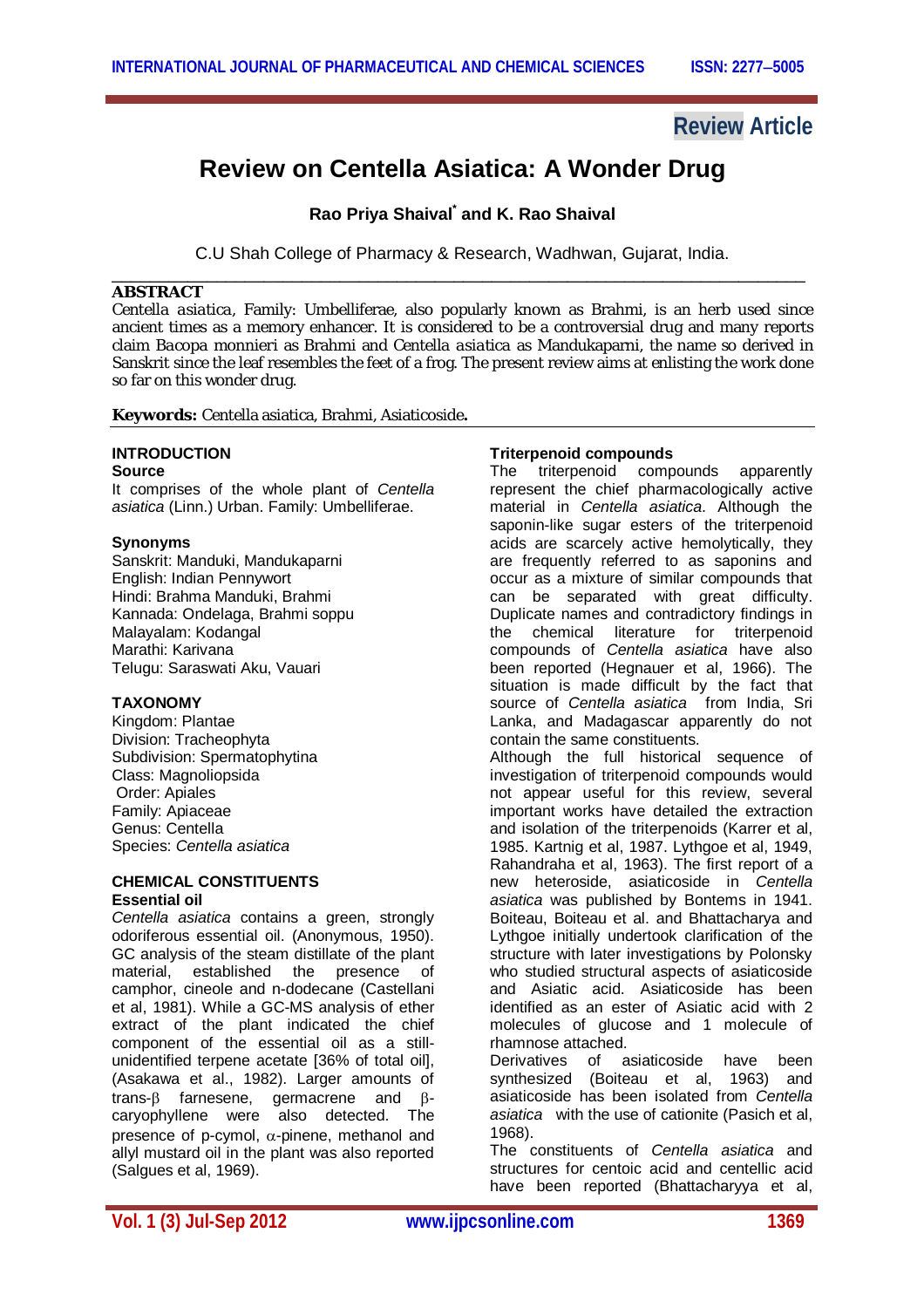1956). Madecassic acid was isolated from *Centella asiatica* growing in Madagascar.

The presence of Asiatic acid, thankunic acid, isothankunic acid, brahmic acid, isobrahmic acid, and sugar-containing derivatives of the acids were also reported (Drude et al, 1898, Dutta et al, 1968, Dutta & Basu et al, 1968). The structure of madasiatic acid isolated from *Centella asiatica* was also reported (Pinhas et al, 1969). Brahmic acid, isobrahmic acid and associated saponins were also isolated and reported (Rastogi et al, 1960). The structural clarification of asiaticoside and madecassoside by means of mass and nuclear magnetic resonance (NMR) was also done (Luo et al, 1980 & Luo and Chin et al, 1981). The relative amounts of Asiatic acid, asiaticoside, and other constituents in *Centella asiatica* have been quantified and reported (Singh & Rastogi et al, 1969).

Brahmic acid has been demonstrated to be identical with madecassic acid and isobrahmic acid has been observed to be a mixture of Asiatic acid and madecassic acid (Rao & Seshadri et al, 1969). The concentration of triterpenoid compounds in *Centella asiatica*  plant differs depending upon the source of the plant material (castellani et al, 1981). Although the free and esterified forms of Asiatic acid are present in comparable amounts, madecassic acid is predominantly observed in the free form in *Centella asiatica*.

Madasiatic acid, a compound that resembles madecassic acid except for a methyl group in place of a hydroxymethyl group has also been reported (Pinhas et al, 1969).

#### **Other compounds**

The occurrence of glucose in *Centella asiatica*  has been reported (Wali & Katti et al, 1937). In an analyses of plant tissue, the presence of kaempferol, quercetin, the glycosides of these 2 flavonols, and an unidentified third flavonoid has also been reported (Rao & Seshadri et al, 1969). Polyphenols (Castillo et al, 1980) and tannins (Chopra et al, 1969, Chopra & Nayar et al, 1956, Malhotra et al, 1961, Wali et al, 1937) have also been reported in *Centella asiatica* and the plant is known to contain wax, carotenoids, and chlorophyll (Rao & Seshadri et al, 1969).

The presence of a bitter substance vellarin and a resin in the leaves and roots has been reported (Anonymous, 1950). The presence of alkaloids in the plant tissue has not been positively established. The isolation of an alkaloid named hydrocotyline with the empirical formula C<sub>22</sub>H<sub>33</sub>NO<sub>8</sub> from *Centella asiatica* has been reported (Basu & Lamsal et al, 1947). Aspartic acid, glycine, glutamic

acid,alanine and phenyalanine have been isolated from the dried plant (Malhotra et al, 1961). Castellani et al have noted the presence of lysine, glutamic acid, phenyalanine, alanine, aspartic acid, and serine in plant tissue by using two-dimensional<br>thin-laver chromatography and gas chromatography and gas chromatography.

The presence of polyacetylinic compounds in<br>Centella asiatica have been reported have been reported (Bohlmann & Zdero et al, 1975). 14 polyacetylenes were isolated from underground parts of *Centella asiatica* (Schulte et al, 1973).

### **Pharmacology**

The pharmacological activity of *Centella asiatica* is thought to be due to several saponin constituents, including asiaticoside, Asiatic acid, and madecassic acid. (Kartnig T et al, 1988). *In vitro*, each of these compounds stimulated the production of human collagen I, a protein involved in wound healing. (Bonte F et al, 1994). Stimulation of collagen synthesis in foreskin fibroblast monolayer cultures by an extract of herba centellae has also been reported (Maquart FX et al, 1990).

Asiaticoside accelerated the healing of superficial post surgical wounds and ulcers by accelerating cicatricial action. (Morisset R et al, 1987). Asiaticoside stimulates the epidermis by activating the cells of the malphighian layer in porcine skin, and by keratinization *in vitro*. (May et al, 1968). Topical application of asiaticoside promoted wound healing in rats and significantly increased the tensile strength of newly formed skin (Morisset R et al, 1987 & Rosen et al, 1972)

Extracts of *Centella asiatica*, and in particular its major triterpene glycoside, asiaticoside, are valuable in the treatment of hypertrophic scars and keloids (Morisset  $\overline{R}$  et al. 1987). Asiaticoside has been reported to decrease fibrosis in wounds, thus preventing new scar formation (Morisset R et al, 1987). The mechanism of action seems to be two fold, by increasing the synthesis of collagen and acid mucopolysaccharides, and by inhibiting the inflammatory phase of hypertrophic scars and keloids. It has further been proposed that Asiatic acid interferes with scar formation by increasing the activity of myofibroblasts and immature collagen (Morisset R et al, 1987).

Extracts of *Herba centellae* effectively treated stress-induced stomach and duodenal ulcers in humans (Kartnig T et al, 1988 & Shin et al, 1982). Oral administration of *Centella asiatica* extract to rats produced a dose-dependent reduction in stress-induced gastric ulceration,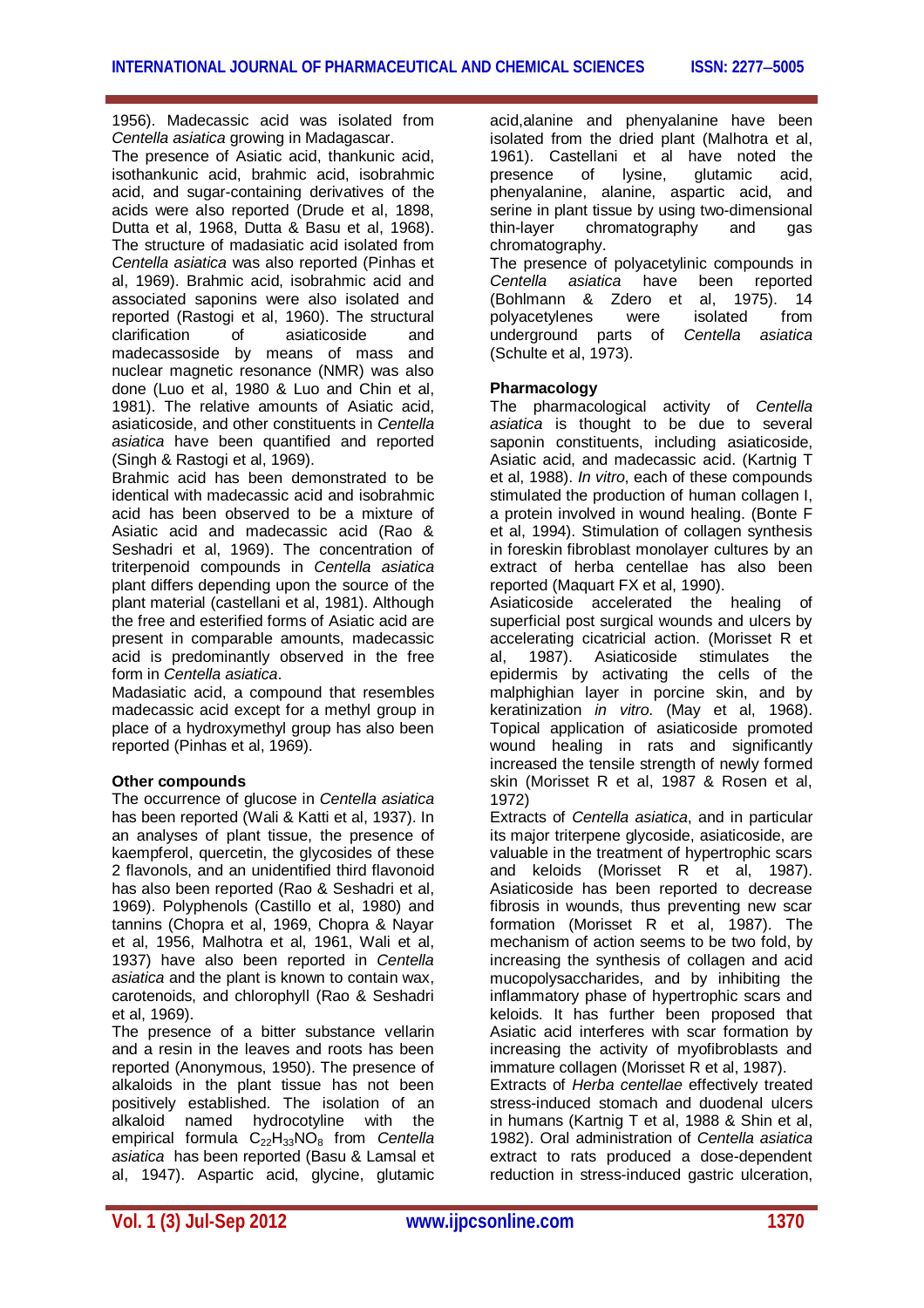and the antiulcer activity was similar to that of famotidine (Chaterjee et al, 1992). The mechanism of action appears to be associated with a central nervous system-depressant activity of *Centella asiatica*, owing to an increase in the concentration of GABA in the brain. (Chaterjee et al, 1992).

The antiulcerogenic activity of the fresh juice of *Centella asiatica* was studied against ethanol, aspirin, cold restraint stress and pyloric ligation induced gastric ulcers in rats. When given orally at doses of 200 and 600 mg/kg twice daily for 5 days, the drug showed significant protection against all the above experimental ulcer models. This effect was thought to be due to the strengthening of mucosal defensive factors. Oral administration of *Centella asiatica* extract (0.05,0.25, and 0.5 g/kg) before ethanol administration significantly inhibited gastric lesion formation (by 58-82%) and decreased mucosal myeloperoxidase (MPO) activity in a dose dependant manner. It prevented gastric mucosal barrier and reducing the damaging effects of free radicals. (Cheng Cl et al, 1969). Spasmolytic activity was demonstrated when

tested *In vitro* on isolated pig ileum (Singh et al, 1969).

An alcoholic extract showed stimulatory effect on the reticuloendothelial system (RES) in mice and an *in vitro* study of the aqueous extract demonstrated a positive effect on both the classic and alternative pathways of complement activation (Di Carlo et al, 1964 & Labadie et al, 1989).

An injection of 0.5 ml of a 4% solution of hydroxyasiaticoside was given in guinea pigs, inoculated 15 days previously with tubercular lesions in the liver, lungs, nerve ganglions and spleen and decreased the volume of the spleen over that of untreated control animals, thereby displaying antitubercular activity.(Boiteau P et al, 1949).

The alcoholic extract, when given orally to rats and mice treated with phenobarbitone, significantly prolonged sleeping time. In the maximum electroshock-induced convulsion test in rats, it significantly reduced the duration of individual convulsions. In a behavioral test reduced the duration of the immobility phase,<br>indicating sedative, antidepressive and indicating sedative, antidepressive and analgesic actions. (Sakina et al, 1990).

Asiaticoside at a concentration of 10 mg/ml showed antibacterial activity against

*Pseudomonas pyocyaneus* and *Trichoderma mentagrophytes* (Tschesche W et al, 1965) The alcoholic extract showed antiviral activity

against Herpes simplex type II virus (Zheng et al, 1989).

Asiaticoside is reported to be active against Mycobacterium tuberculosis, Bacillus leprae and *Entamoeba histolytica* (Oliver-Bever et al 1986).

A new triterpenoid alvcoside  $3$ -O- $\alpha$ -Larabinopyranosyll  $2\alpha.3\beta.$  6 $\beta$ ,  $23\alpha$ tetrahydroxyurs-12-ene-28-oic acid exhibited dose-dependant growth inhibitory activity against larvae of *Spilarctia oblique* (Shukla YN et al, 2000).

The usage of Asiaticoside in tablet, ointment and powdered form was found to be efficacious in the treatment of chronic or sub chronic systemic scleroderma with limited skin involvement, and in progressive and/or advanced focal scleroderma. (Guseva et al, 1998).

Researchers at the Amala Cancer Research Centre in Kerala, India, tested both a crude extract of *Centella asiatica* (CE) and its partially purified fractions (AF) for their antitumor activity.AF significantly inhibited the proliferation of the transformed cell lines in Ehrlich ascites tumor cells and Dalton's lymphoma ascites tumor cells with no toxic effects on normal human lymphocytes. AF was also found to inhibit the development of mouse lung fibroblast. Oral administration of both CE and AF retarded the development of solid and ascites tumors, and increased the life span of tumor bearing mice. (Babu et al, 1995). Fresh juice is reported to have moderate cytotoxic action in human ascites tumor cells (Lin et al, 1972).

A three week treatment of triterpene fraction of *Centella asiatica* in clients with postphlebetic syndrome significantly reduced the number of circulating endothelial cells, as compared to normal subjects. The use of an oral extract of *C. asiatica* in a randomized controlled trial of 87 clients with chronic venous hypertensive<br>microangiopathy was found efficacious. microangiopathy was found efficacious, without side-effects. (Montecchio et al, 1991).

A clinical trial of an extract of *Centella asiatica* found that it was efficacious in the treatment of venous insufficiency, reducing ankle, edema and foot swelling, and improving capillary filtration rate and microcirculatory parameters (Cesarone et al, 1992, 1994).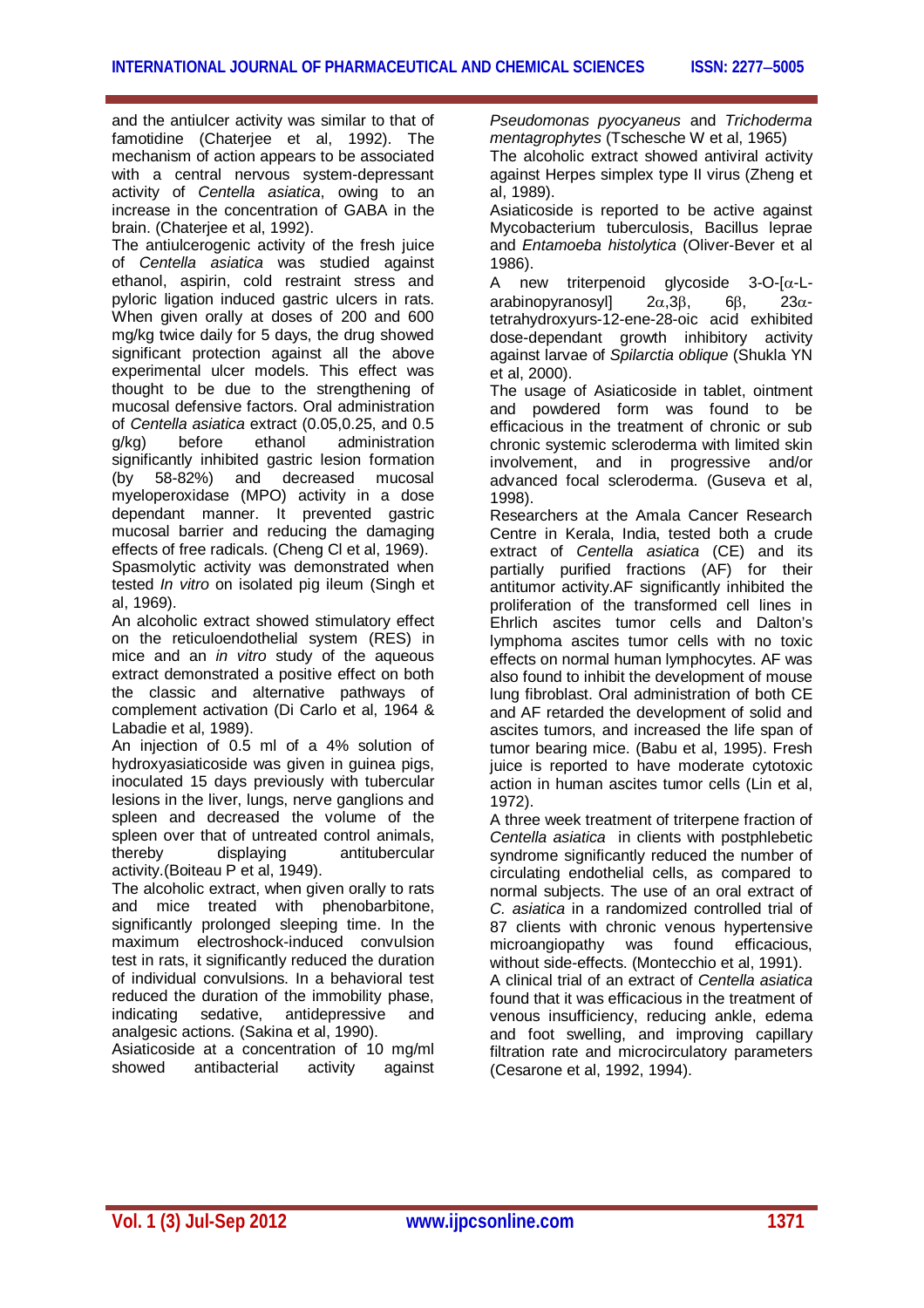| Compounds in <i>Centella asiatica</i> |                  |               |                    |
|---------------------------------------|------------------|---------------|--------------------|
|                                       | <b>SUBSTANCE</b> | WEIGHT (mg/g) | <b>MIXTURE (%)</b> |
|                                       | Asiaticoside     | 9.21          | 37.6               |
|                                       | Asiatic acid     | 7.02          | 28.5               |
|                                       | Madecassoside    | 0.051         | 1.8                |
|                                       | Madecassic acid  | 7.89          | 32.1               |
| $\sim$ $\sim$                         |                  |               |                    |

#### **Table 1: Quantities of Terpenoid Compounds in** *Centella asiatica***\***

\*From data of Castellani et al.



**Fig.1: Centella asiatica leaf**



**Fig. 2: Centella asiatica plant**

#### **REFERENCES**

- 1. Anonymous, **Ayurvedic** Pharmacopoeia of India, Department of Ayush, Ministry of helath and family welfare, Government of India.1(4):69.
- 2. Anonymous. The wealth of India-A dictionary of Indian raw materials and Industrial products, Raw materials. II. CSIR New Delhi, 1950.
- 3. Asakawa YR, Matsuda and Takemoto T. Mono and sesquiterpenoids from

Hydrocotyle and centella species. Phytochemistry. 1982;21:2590-2592.

4. Babu TD, G Kuttan and J Padikkala. Cytotoxic and anti-tumor properties of certain taxa of Umbelliferae with special reference to *Centella asiatica* (L) Urban. Journal of Ethanopharmacology. 1995;11:48(1):53-7.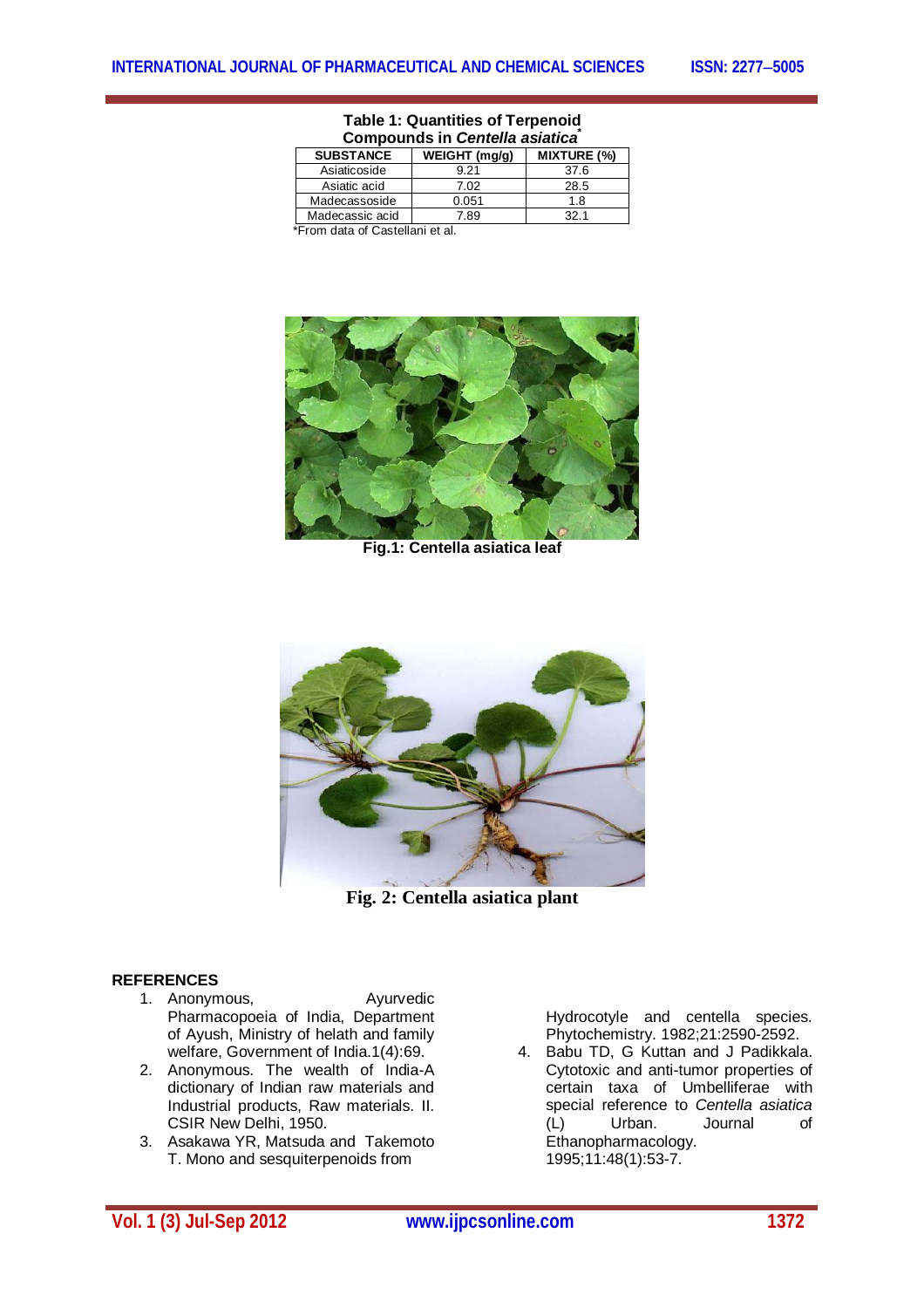- 5. Basu NK and Lamsal PP. Investigations on Indian medicinal plants. II. Hydrocotyle asiatica. Quart. J. Pharm. Pharmacol. 1947;20:135- 136.
- 6. Bhattacharrya SC. Constituents of *Centella asiatica*. I. Examination of the Ceylonese variety. Journ. Indian Chem Sov. 1956;33:579-586.
- 7. Bhattacharrya SC. Constituents of *Centella asiatica*. II. Structure of the triterpene acids. Journ. Indian Chem. Soc. 1956;33:630-634.
- 8. Bhattacharrya SC. Constituents of *Centella asiatica*. III. Examination of the Indian variety. Journ Indian Chem Soc. 1956;33:893-898.
- 9. Bohlmann F and Zdero C. Polyacetylenic compounds. 230. A new polyyne from centella species. Chem Ber. 1975;108(2):511-514.
- 10. Boiteau P, Dureuil M and Rakoto-Ratsimamanga A. Antitubercular properties of Hydroxyasiaticoside Comptes Rendus de l' Academie des Sciences (Paris, Serie D).1949;228:1165.
- 11. Boiteau P and Chanez M. Certain derivatives of asiaticoside and Asiatic<br>acid (triterpenoids). Dissert. (triterpenoids). Pharmaceut. 1963;15(2):189-204.
- 12. Bonte F. Influence of Asiatic acid, madecassic acid, and asiaticoside on human collagen synthesis. Planta medica. 1994;60:133-135.
- 13. Bontems JE. A new heteroside, asiaticoside, isolated from Hydrocotyle asiatica L (Umbelliferae). Bull. Sci. Pharmacol*.* 1941;49:186-191.
- 14. Castellani C, Marai A and Vacchi P. The *Centella asiatica*. Boll. Chim. Farm. 1981; 120(10):570-605.
- 15. Castellani, L, Gillet JY, Lavernhe G and Dellenbach P. Asiaticoside and cicatrization of episiotomies. Bull. Fed Soc Gynecol Obstet. 1966;18(2):184- 86.
- 16. Castillo AV, Castillo SF and Mislang TG. A phytochemical study of *Centella asiatica* Linn. (Fam. Umbelliferae). NRCP Res. Bull. 1980;35(2):214-220.
- 17. Cesarone MR, Laurora G, De Sanctis and Balcaro G. Activity of *Centella asiatica* in venous insufficiency. Minerva Cardioangiol. 1992;40(4):137- 43.
- 18. Cesarone MR, Laurora G, Sanctis De, Incandela L, Grimaldi R, marelli C and G Belcaro. The microcirculatory activity of *Centella asiatica* in venous

insufficiency. A double-blind study. Minerva Cardioangiol. 1994;42(6):299- 304.

- 19. Chaterjee TK, Chakraborty A and Pathak M. Effects of plant extract *Centella asiatica* L on cold restraint stress ulcer in rats. Indian journal of experimental biology. 1992; 30:889- 891.
- 20. Cheng CL and Koo MWL. Effects of *Centella asiatica* on ethanol-induced gastric mucosal lesions in rats. Life sciences. 2000;67(21):2647.
- 21. Chopra RN, Chopra IC and Varma BS. Glossary of Indian Medicinal Plants supplement . 1969. CSIR, New Delhi, India.
- 22. Chopra RN, Nayar SL and Chopra IC. Glossary of Indian Medicinal Plants. 1956;CSIR, New Delhi, India. 329 p.
- 23. Di Carlo FJ, Haynes LJ, Silver NJ and<br>Philiphs Gh Reticuloendothelial Philiphs Gh. Reticuloendothelial system stimulants of botanical origin. Journal of Reticuloendothelial Society. 1964;1:224.
- 24. Drude O. Umbelliferae (Apiaceae, Doldengewachse) In A.Engler and K.<br>Prantl. eds. Die naturlichen naturlichen Pflanzenfamilien. Verlag von Wilhelm Engelmann, Leipzig. 1898;. 63-250.
- 25. Dutta T and Basu UP. Crude extract of *Centella asiatica*. And products derived from its glycosides as oral antifertility agents. Indian. J Exp Biol. 1968;6:181-182.
- 26. Dutta T and Basu UP. Isothankunic acid-a new triterpene acid from Centella asiatica (URB). Bull. Nat. Inst. Sci. India. 1968;37:178-184.
- 27. Guseva NGMN, Starovoitova and ES Mach. Madecassol treatment of systemic and localized scleroderma. Ter Aekh. 1998;70(5):58-61.
- 28. Hegnauer R and Chemotaxonomie der Pflanzen.. VI. Birkhauser Verlag, Basel. 1966;551.
- 29. Karrer WH, Hurlimann and Cherbuliez E. Konstitution und Vorkommen der organischen Pflanzenstoffe (exclusive Alkaloide). Erganzunhsband. Teil 2. Birkhauser Verlag, Basel. 1985;2:
- 30. Kartnig T. Clinical applications of *Centella asiatica* (L.) Urb. In: Craker LE, Simon JE, eds., Herbs, Spices and medicinal plants: recent advances in botany, horticulture, and pharmacology. Phoenix, AZ, Oryx Press, 1988;3:145-173.
- 31. Kartnig TF, Bucar H. Charzewski and Melcher R. Concerning the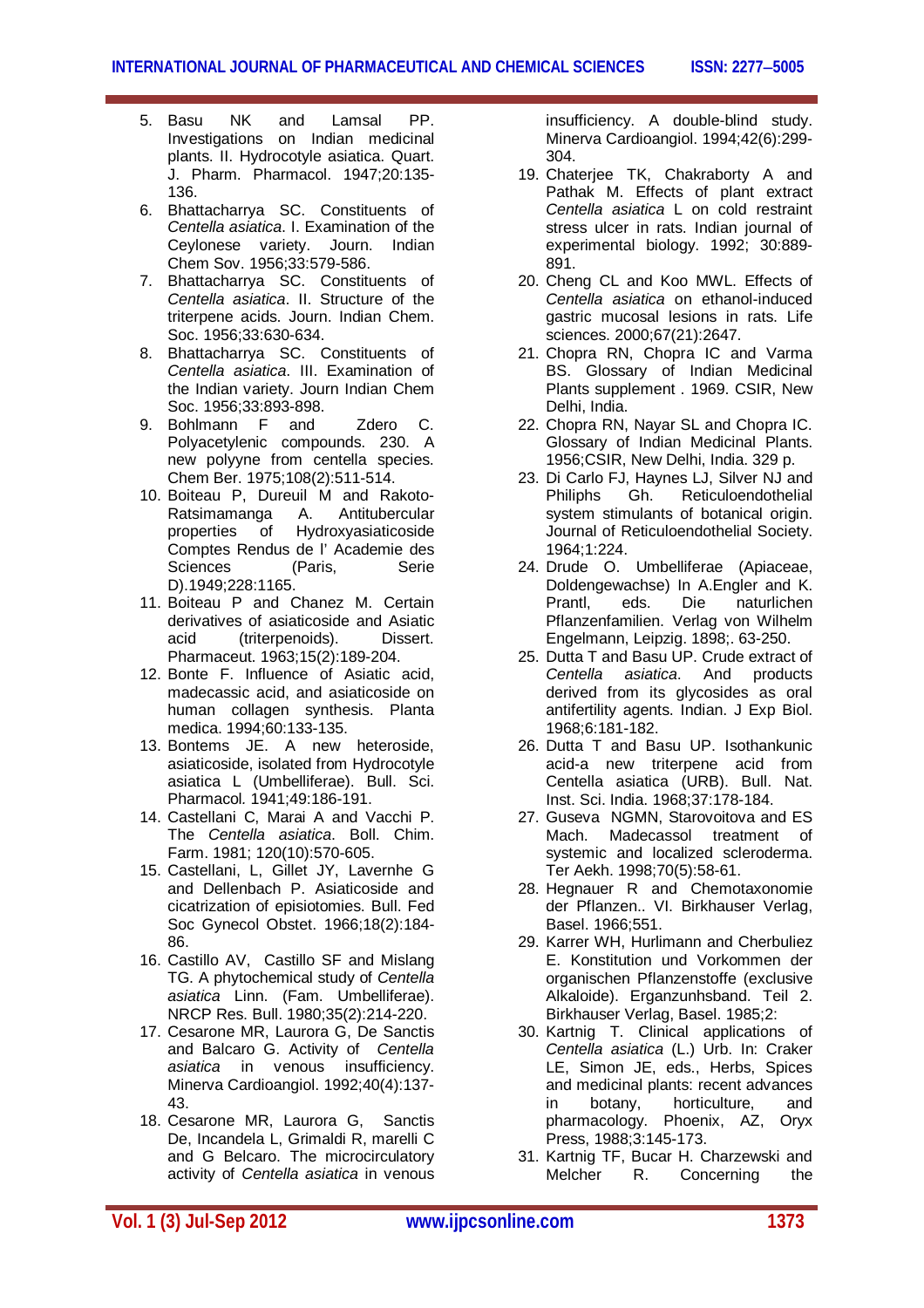identification of plant drugs newly incorporated into the 1981 Austrian medical practice. Scientia Pharm. 1987;55:147-158.

- 32. Labadie RP, Nat JM and Simons JM . Ethanopharmacognostic approach to the search for immunomodulators of<br>plant origin. Planta Medica. Medica. 1989;55:339.
- 33. LinY C. Search for biologically active substances in Taiwan medicinal plants. Screening for antitumour and antimicrobial substances. Chinese J Microbiology. 1972;5:76-81.
- 34. Luo SQ and HF. Chin. Isolation and identification of madecassoside from Centella asiatica (L) Urban. Chung Ts'ao Yao. 1980;11(6):244-246.
- 35. Luo, SQ and Chin HF. Isolation and identification of madecassoside from Centella asiatica. Zhongcaoyao. 1981;12(6):5-6.
- 36. Lythgoe B and Trippett S. Derivatives of Centella asiatica used against leprosy. Centelloside. Nature. 1949;163:259-260.
- 37. Malhotra CL, Das PK, Sastry MS and<br>Dhalla NS. Chemical and NS. Chemical<br>
paical studies pharmacological studies in<br>Hydrocotyle asiatica. Indian J Hydrocotyle asiatica. Indian J Pharmacol. 1961;23:106-107.
- 38. Maquart FX. Stimulation of collagen synthesis in fibroblast cultures by triterpene extracted from Centella asiatica. Connective tissue research. 1990;24:107-120.
- 39. May A. The effect of asiaticoside on pig skin in organ culture. European journal of pharmacology. 1968;4:177- 181.
- 40. Montecchio GP, Samaden A, Carbone S, Vigotti M, Siragusa S and Piovella F. Centella asiatica triterpenic fraction (CATTF) reduces the number of circulating endothelial cells in subjects with post phlebitic syndrome. Haematologica. 1991;76(3):256-9.
- 41. Morisset. Evaluation of the healing activity of Hydrocotyle tincture in the treatment of wounds. Phytotherapy research. 1987;1:117.
- 42. Oliver Bever B. Medicinal Plants in Tropical West Africa Cambridge: Cambridge University Press. 1986.
- 43. Pasich B, Kowalewski Z and Socha A. The triterpenoid and sterol compounds in plant material. XIII. The isolation of asiaticoside from the herb Centella asiatica. Med Chir Dig. (France). 1968;3(6):445-448.
- 44. Pinhas H. Structure of madasiatic acid. New triterpene acid from Centella asiatica. Bull Soc Chim Fr. 1969;(10):3592-3595.
- 45. Polonsky J. The chemical constitution of Asiatic acid, the aglycone of asiaticoside. III. Attachment of Asiatic acid to the  $\alpha$ -amyrin series; completed formula of Asiatic acid. Bull. Soc. Chim. Fr. 1953;173-180.
- 46. Rahandraha T, Chanez M and Boiteau P. Determination of anthrone asiaticoside, and oside ester in Centella asiatica. Ann Pharm Fr. 1963;21(4):313-320.
- 47. Rao PS and TR. Seshadri. Variation in the chemical composition of Indian samples of Centella asiatica. Curr Sci. 1969;38:77-79.
- 48. Rastogi RP, Sarkar B and.Dhar ML. Chemical examination of Centella asiatica. I Isolation of chemical constituents. J Sci Ind Res. 1960;19B:252-257.
- 49. Rosen H, Blumenthal A and Mc Callum J. Effect of asiaticoside on wound healing in the rat. Proceedings of the society of experimental biology and medicine. 1972;125-279.
- 50. Sakina MR and Dandiya PC. A psychoneuropharmacological profile of Centella asiatica extract. Fitoterapia. 1990;61:291
- 51. Salgues R. Etudes sur les maladies par photosensibilisation phyto-photo photo-dermatite des pres. I. Investigations concretes sur quelques Ombelliferes. Qualitas Plant. Mat. Veget. 1969;9:230-256.
- 52. Schulte KE, Ruckeer G and Abdel Bary E. Constituents of medical plants. XXVII. Polyacetylene from Hydrocotyle asiatica L. Arch. Pharmazie. 1973;306(37):197-209.
- 53. Shin HS . Clinical trials of madecassol (Centella asiatica) on gastrointestinal patients.Korean journal of gastroenterology. 1982;14:49–56.
- 54. Shukla YN, Srivastava R, Tripathi AK and Prajapati V. Characterization of an ursane triterpenoid from Centella asiatica with growth inhibitory activity against Spilarctia oblique. Pharmaceutical Biology. 2000;38(4):262.
- 55. Singh B and Rastogi RP. A reinvestigation of the triterpenes of Centella asiatica. Phytochemistry. 1969;8:917.